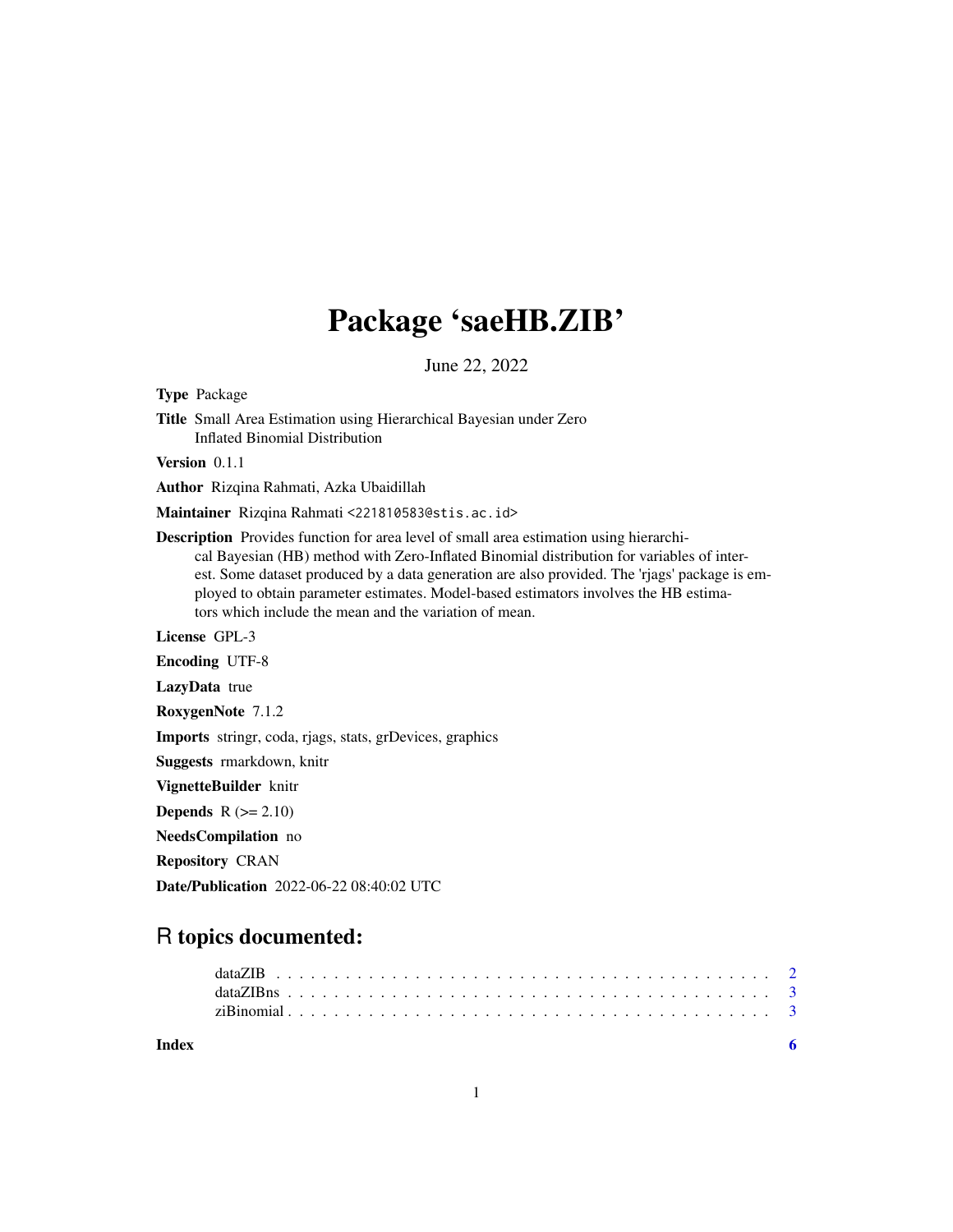<span id="page-1-0"></span>

#### Description

Dataset to simulate Small Area Estimation using Hierarchical Bayesian Method under Zero-Inflated Binomial distribution

This data is generated by these following steps:

- 1. Generate sampling random area effect u.Z and u.nZ with  $(u.Z N(0, 1))$  and  $(u.nZ N(0, 1))$ . The auxilary variabels are generated by Uniform distribution with  $(x1 U(0, 1))$  and  $(x2 U(1, 5))$ . The coefficient parameters  $\alpha$ 0,  $\alpha$ 1,  $\alpha$ 2,  $\beta$ 0,  $\beta$ 1,  $\beta$ 2 are set as 0.
- 2. Calculate  $logit(p) = \alpha 0 + \alpha 1 * x^2 + \alpha 2 * x^2 + u \cdot Z$  and  $logit(\pi) = \beta 0 + \beta 1 * x^2 + \beta 2 * x^2 + u \cdot nZ$
- 3. Generate number of sample with  $n.samp U(10, 30)$
- 4. Generate delta bernoulli(p) and  $y_s$ tar binomial(s,  $\pi$ )
- 5. calculate  $y = delta * y_s tar$
- 6. Calculate variance of direct estimates (vardir) with  $var(y) = (1-p) * s * pi * (1-\pi * (1-p * s))$
- 7. Auxilary variables x1, x2, direct estimation  $(y)$ , vardir, and s are combined in a dataframe called dataZIB

#### Usage

data(dataZIB)

#### Format

A data frame with 64 observations on the following 4 variables:

y Direct Estimation of y

X1 Auxiliary variable of x1

X2 Auxiliary variable of x2

vardir sampling variance of y

s number of sample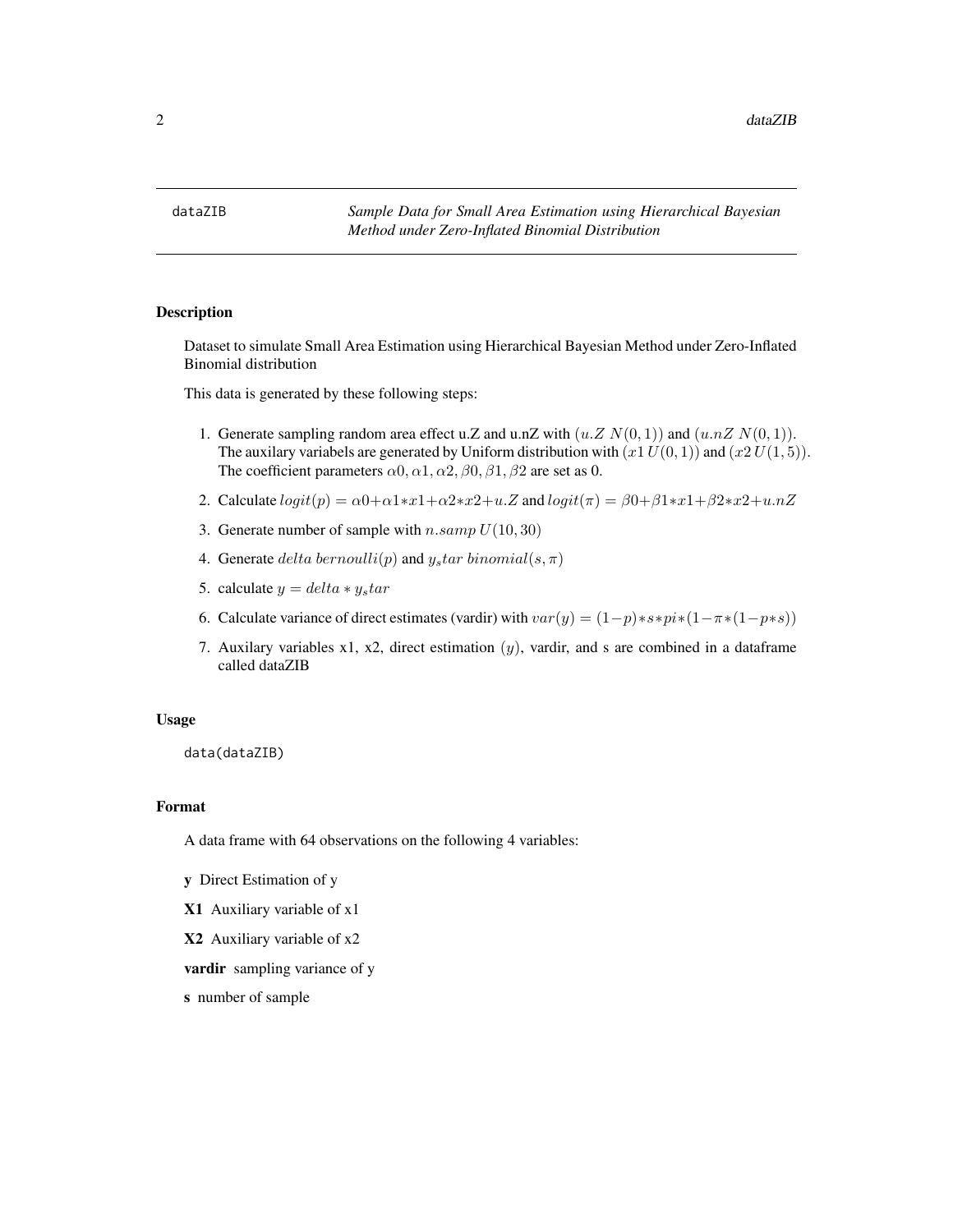<span id="page-2-0"></span>dataZIBns *Sample Data for Small Area Estimation using Hierarchical Bayesian Method under Zero-Inflated Binomial Distribution*

#### Description

Dataset to simulate Small Area Estimation using Hierarchical Bayesian Method under Zero-Inflated Binomial distribution with non-sampled areas

This data contains NA values that indicates no sampled at one or more small areas. It uses the dataZIB.ns with the direct estimates and the related variances in 3 small areas are missing.

#### Usage

data(dataZIBns)

#### Format

A data frame with 30 rows and 4 variables :

y Direct Estimation of y

X1 Auxiliary variable of x1

X2 Auxiliary variable of x2

vardir sampling variance of y

s number of sample

ziBinomial *Small Area Estimation using Hierarchical Bayesian under Zero Inflated Binomial Distribution*

#### Description

This function is implemented to variable of interest  $(y)$  that assumed to be a Zero Inflated Binomial Distribution. The range of data is  $(0 < y < \infty)$ . This model can be used to handle overdispersion caused by excess zero in data.

#### Usage

```
ziBinomial(
  formula,
  n.samp,
  iter.update = 3,
  iter.mcmc = 10000,
  coef.nonzero,
  var.coef.nonzero,
```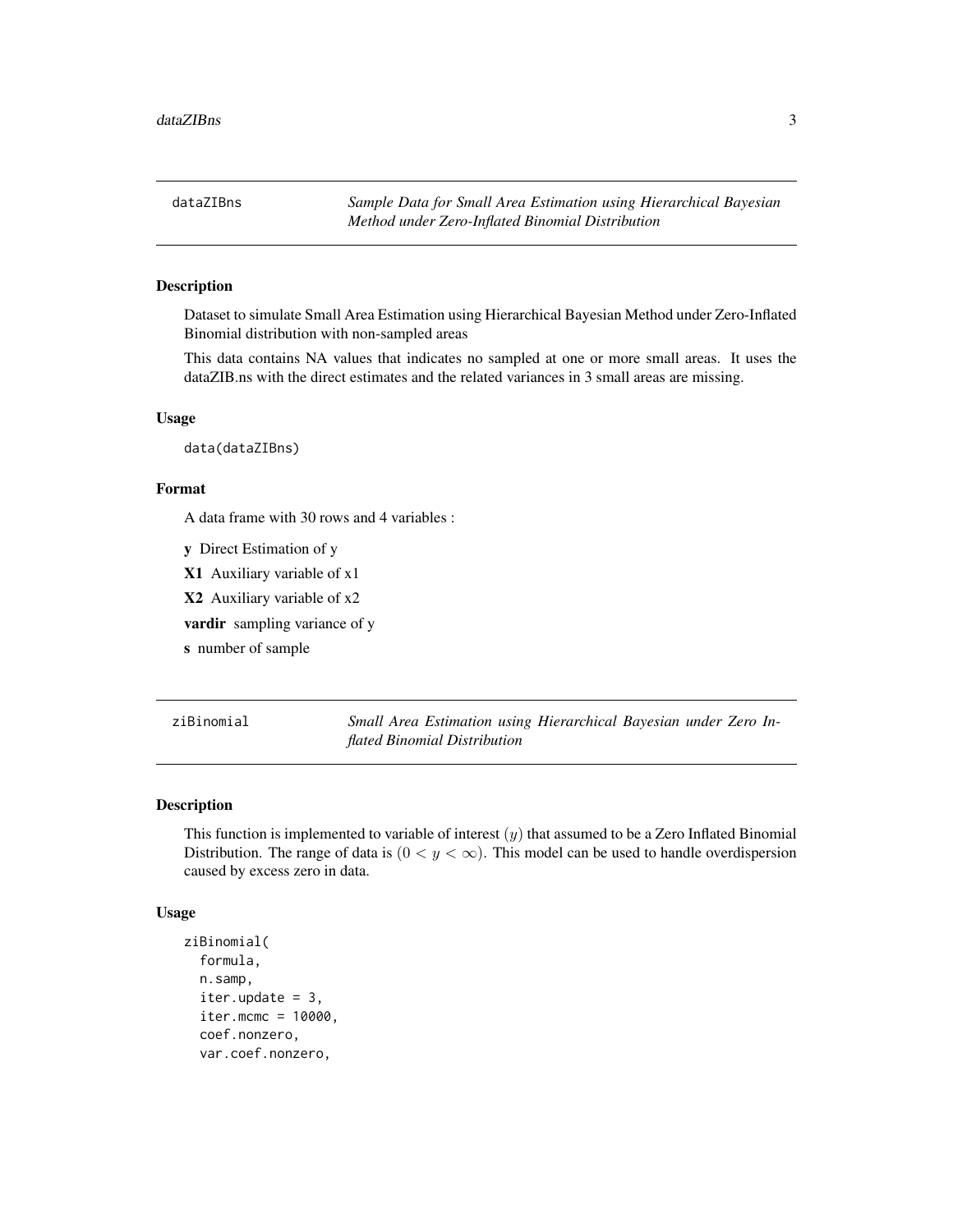```
coef.zero,
  var.coef.zero,
 thin = 2,
 burn.in = 2000,
  tau.u.nZ = 1,data
\mathcal{L}
```
### Arguments

| formula          | Formula that describe the fitted model                                                                                        |
|------------------|-------------------------------------------------------------------------------------------------------------------------------|
| n.samp           | Number of sample in each area                                                                                                 |
| iter.update      | Number of updates with default 3                                                                                              |
| iter.mcmc        | Number of total iterations per chain with default 2000                                                                        |
| coef.nonzero     | Optional argument for mean on coefficient's prior distribution or $\beta$ 's prior dis-<br>tribution which value is non-zero  |
| var.coef.nonzero |                                                                                                                               |
|                  | Optional argument for the variances of the prior distribution of the model coef-<br>ficients $(\beta)$                        |
| coef.zero        | Optional argument for mean on coefficient's prior distribution or $\alpha$ 's prior dis-<br>tribution which value is non-zero |
| var.coef.zero    | Optional argument for the variances of the prior distribution of the model coef-<br>ficients $(\alpha)$                       |
| thin             | Thinning rate, must be a positive integer with default 1                                                                      |
| burn.in          | Number of iterations to discard at the beginning with default 1000                                                            |
| tau.u.nZ         | Variance of random effect area for non-zero of variable interest $(y)$ with default<br>1                                      |
| data             | The data frame                                                                                                                |

#### Value

This function returns a list of the following objects:

| Est         | A vector with the values of Small Area mean Estimates using Hierarchical<br>bayesian method |
|-------------|---------------------------------------------------------------------------------------------|
| refVar      | Estimated random effect variances                                                           |
| coefficient | A dataframe with the estimated model coefficient                                            |
| plot_alpha  | Trace, Density, Autocorrelation Function Plot of MCMC samples                               |
| plot_beta   | Trace, Density, Autocorrelation Function Plot of MCMC samples                               |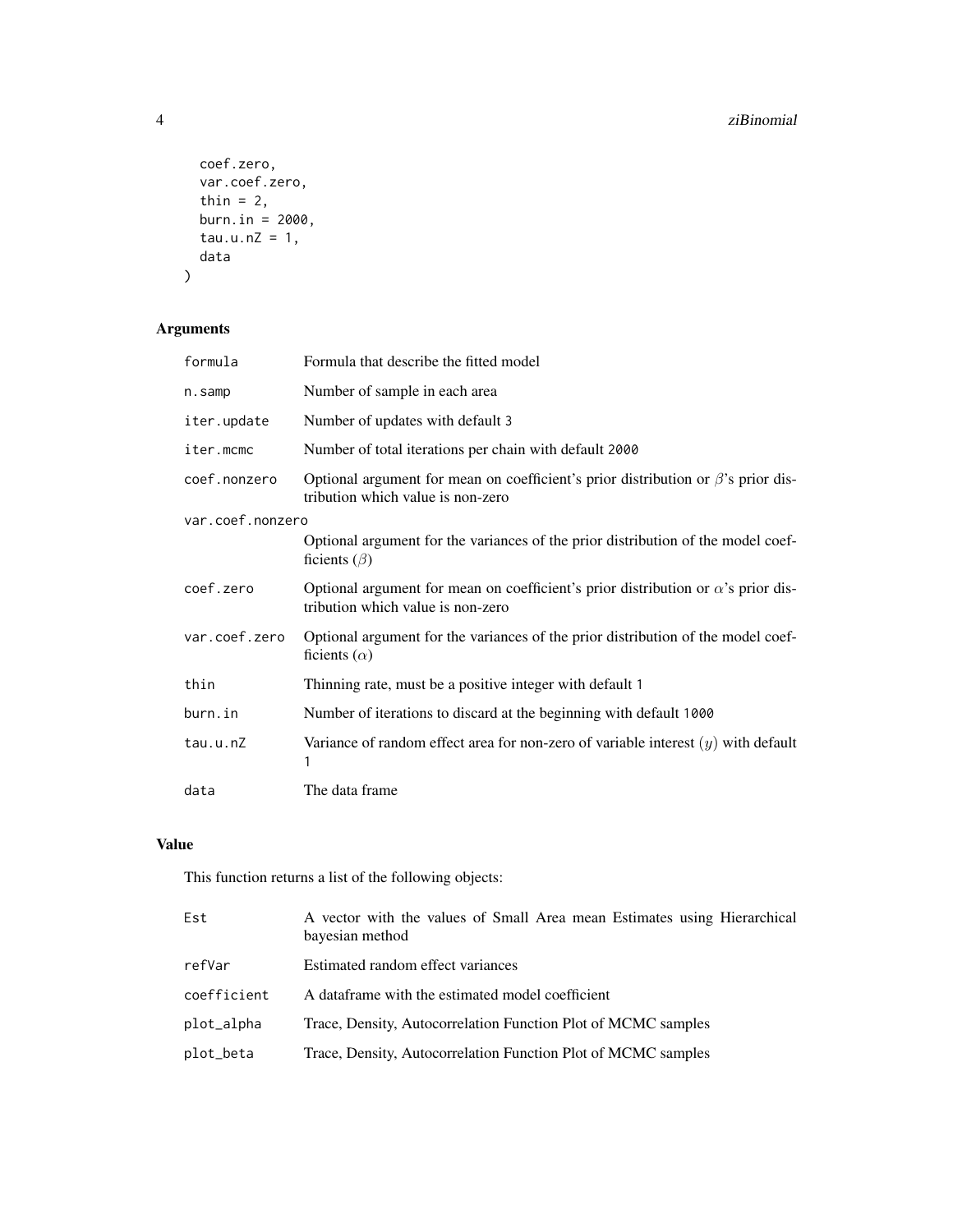#### ziBinomial 5

#### Examples

```
#Compute Fitted Model
y \sim X1 + X2# For data without any nonsampled area
# Load Dataset
 data(dataZIB)
 saeHB.ZIB <- ziBinomial(formula = y~X1+X2, "s", iter.update=3, iter.mcmc = 1000,
              burn.in = 200, data = dataZIB)
#the setting of iter.update, iter.mcmc, and burn.in in this example
#is considered to make the example execution time be faster.
#Result
saeHB.ZIB$Est #Small Area mean Estimates<br>#Standard deviation of Small Area Me
                                      #Standard deviation of Small Area Mean Estimates
saeHB.ZIB$refVar #refVar
saeHB.ZIB$coefficient #coefficient
#Load Library 'coda' to execute the plot
#autocorr.plot(saeHB.ZIB$plot_alpha[[3]]) is used to #ACF Plot for alpha
#autocorr.plot(saeHB.ZIB$plot_beta[[3]]) is used to #ACF Plot for beta
#plot(saeHB.ZIB$plot_alpha[[3]]) is used to #Dencity and trace plot for alpha
#plot(saeHB.ZIB$plot_beta[[3]]) is used to #Dencity and trace plot for beta
```